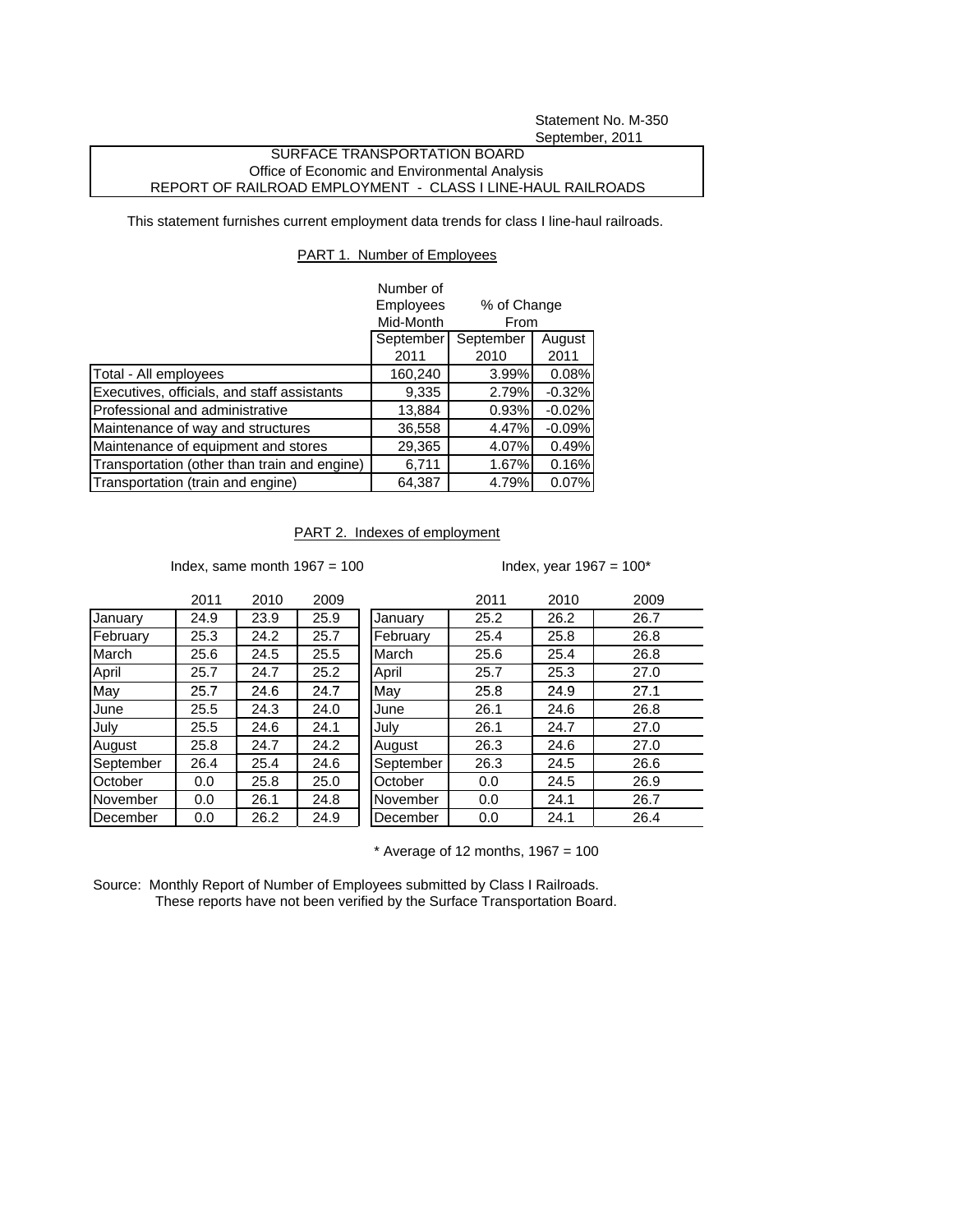| <b>CARRIER</b><br>September, 2011 |        | L <sub>100</sub>                | L200   | L 300  | 400<br>L | L500  | L600   | TOTAL   |
|-----------------------------------|--------|---------------------------------|--------|--------|----------|-------|--------|---------|
| <b>BNSF</b>                       | 130500 | 1.699                           | 3.755  | 9,053  | 7,343    | 1.661 | 16,689 | 40,200  |
| <b>CSX</b>                        | 121500 | 1.241                           | 3.011  | 6,650  | 4.994    | 1.669 | 10,962 | 28,527  |
| CN/GT C                           | 114900 | 376                             | 529    | 1,897  | 814      | 371   | 2,155  | 6,142   |
|                                   |        | (Includes all CN US Operations) |        |        |          |       |        |         |
| <b>KCS</b>                        | 134500 | 283                             | 369    | 467    | 364      | 78    | 1.289  | 2,850   |
| <b>NS</b>                         | 117100 | 1.826                           | 2.810  | 6.174  | 5.954    | 1.403 | 11.974 | 30.141  |
| <b>SOO</b>                        | 137700 | 304                             | 367    | 1.152  | 559      | 201   | 1.464  | 4.047   |
| UP                                | 139400 | 3.606                           | 3.043  | 11.165 | 9.337    | 1.328 | 19.854 | 48,333  |
|                                   |        |                                 |        |        |          |       |        |         |
| <b>TOTAL</b>                      |        | 9,335                           | 13.884 | 36,558 | 29.365   | 6,711 | 64.387 | 160.240 |
|                                   |        |                                 |        |        |          |       |        |         |
| <b>NRPC</b>                       | 103000 | 1.480                           | 4.842  | 2.976  | 4.992    | 2.826 | 3.478  | 20.594  |

| September     | August                                                                                                                                                 |                                                                     |                                                                                                                                                                   | % Change                                                                                                         |  |
|---------------|--------------------------------------------------------------------------------------------------------------------------------------------------------|---------------------------------------------------------------------|-------------------------------------------------------------------------------------------------------------------------------------------------------------------|------------------------------------------------------------------------------------------------------------------|--|
| 2011          | 2010                                                                                                                                                   | 2011                                                                | Year                                                                                                                                                              | Month                                                                                                            |  |
|               |                                                                                                                                                        |                                                                     |                                                                                                                                                                   | $-0.32%$                                                                                                         |  |
|               |                                                                                                                                                        |                                                                     |                                                                                                                                                                   |                                                                                                                  |  |
|               |                                                                                                                                                        |                                                                     |                                                                                                                                                                   | $-0.02%$<br>$-0.09%$                                                                                             |  |
|               |                                                                                                                                                        |                                                                     |                                                                                                                                                                   | 0.49%                                                                                                            |  |
|               |                                                                                                                                                        |                                                                     |                                                                                                                                                                   | 0.16%                                                                                                            |  |
|               |                                                                                                                                                        |                                                                     |                                                                                                                                                                   | 0.07%                                                                                                            |  |
| 160,240       | 154,094                                                                                                                                                | 160,107                                                             |                                                                                                                                                                   | 0.08%                                                                                                            |  |
|               |                                                                                                                                                        |                                                                     |                                                                                                                                                                   | Ratio                                                                                                            |  |
|               |                                                                                                                                                        |                                                                     |                                                                                                                                                                   | Average                                                                                                          |  |
| <b>Months</b> |                                                                                                                                                        | <b>Months</b>                                                       | <b>Months</b>                                                                                                                                                     | Month                                                                                                            |  |
|               |                                                                                                                                                        |                                                                     |                                                                                                                                                                   | 25.2                                                                                                             |  |
|               |                                                                                                                                                        |                                                                     |                                                                                                                                                                   | 25.4                                                                                                             |  |
|               |                                                                                                                                                        |                                                                     |                                                                                                                                                                   | 25.6                                                                                                             |  |
|               |                                                                                                                                                        |                                                                     | 25.7                                                                                                                                                              | 25.7                                                                                                             |  |
|               |                                                                                                                                                        |                                                                     | 25.7                                                                                                                                                              | 25.8                                                                                                             |  |
| 624,153       |                                                                                                                                                        |                                                                     |                                                                                                                                                                   | 26.1                                                                                                             |  |
|               |                                                                                                                                                        |                                                                     | 25.5                                                                                                                                                              | 26.1                                                                                                             |  |
|               |                                                                                                                                                        |                                                                     | 25.8                                                                                                                                                              | 26.3                                                                                                             |  |
|               |                                                                                                                                                        |                                                                     | 26.4                                                                                                                                                              | 26.3                                                                                                             |  |
| 597,271       |                                                                                                                                                        | 0                                                                   | 0.0                                                                                                                                                               | 0.0                                                                                                              |  |
| 593,568       |                                                                                                                                                        | 0                                                                   | 0.0                                                                                                                                                               | 0.0                                                                                                              |  |
| 590,100       |                                                                                                                                                        | 0                                                                   | 0.0                                                                                                                                                               | 0.0                                                                                                              |  |
|               | 9,335<br>13,884<br>36,558<br>29,365<br>6,711<br>64,387<br>1967<br>614,766<br>610,335<br>608,751<br>611,136<br>613,824<br>623,096<br>619,419<br>606,714 | September<br>9,082<br>13,756<br>34,995<br>28,216<br>6,601<br>61,444 | 9,365<br>13,887<br>36,590<br>29,223<br>6,700<br>64,342<br>2011<br>153,304<br>154,502<br>155,842<br>156,777<br>157,522<br>159,340<br>158,916<br>160,107<br>160,240 | 2.79%<br>0.93%<br>4.47%<br>4.07%<br>1.67%<br>4.79%<br>3.99%<br>Ratio<br>Corresp.<br>24.9<br>25.3<br>25.6<br>25.5 |  |

Source: Monthly Report of Number of Employees submitted by Class I Railroads. These reports have not been verified by the Surface Transportation Board.